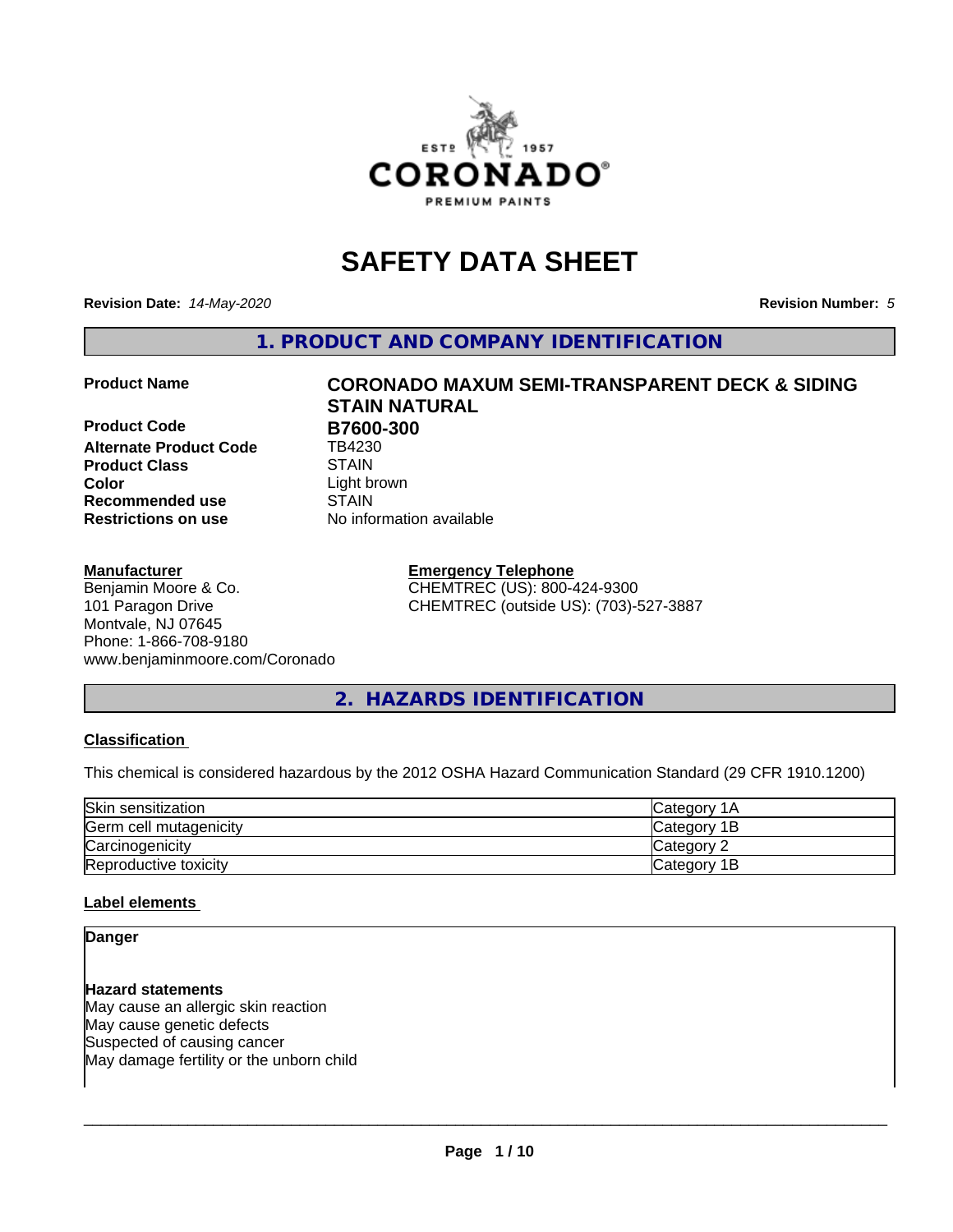# \_\_\_\_\_\_\_\_\_\_\_\_\_\_\_\_\_\_\_\_\_\_\_\_\_\_\_\_\_\_\_\_\_\_\_\_\_\_\_\_\_\_\_\_\_\_\_\_\_\_\_\_\_\_\_\_\_\_\_\_\_\_\_\_\_\_\_\_\_\_\_\_\_\_\_\_\_\_\_\_\_\_\_\_\_\_\_\_\_\_\_\_\_ B7600-300 - **CORONADO MAXUM SEMI-TRANSPARENT DECK & SIDING STAIN NATURAL**



**Odor** little or no odor

#### **Precautionary Statements - Prevention**

Obtain special instructions before use Do not handle until all safety precautions have been read and understood Use personal protective equipment as required Avoid breathing dust/fume/gas/mist/vapors/spray Contaminated work clothing should not be allowed out of the workplace Wear protective gloves

#### **Precautionary Statements - Response**

IF exposed or concerned: Get medical advice/attention **Skin** IF ON SKIN: Wash with plenty of soap and water

If skin irritation or rash occurs: Get medical advice/attention Wash contaminated clothing before reuse

#### **Precautionary Statements - Storage**

Store locked up

#### **Precautionary Statements - Disposal**

Dispose of contents/container to an approved waste disposal plant

#### **Hazards not otherwise classified (HNOC)**

Not applicable

## **Other information**

No information available

## **3. COMPOSITION INFORMATION ON COMPONENTS**

| <b>Chemical name</b>                               | CAS No.     | Weight-%    |
|----------------------------------------------------|-------------|-------------|
| Propylene glycol                                   | 57-55-6     | $1 - 5$     |
| 2-Amino-2-methly-1-propanol                        | 124-68-5    | $0.1 - 0.5$ |
| Poly(oxy-1,2-ethanediyl),                          | 104810-48-2 | $0.1 - 0.5$ |
| alpha.-[3-[3-(2H-benzotriazol-2-yl)-5-(1,1-dimeth. |             |             |
| ylethyl)-4-hydroxyphenyl]-1-oxopropyl]-.omega.-h   |             |             |
| vdroxv-                                            |             |             |
| Decanedioic acid,                                  | 41556-26-7  | $0.1 - 0.5$ |
| bis(1,2,2,6,6-pentamethyl-4-piperidinyl) ester     |             |             |
| Carbamic acid, 1H-benzimidazol-2-yl-, methyl       | 10605-21-7  | $0.1 - 0.5$ |
| ester                                              |             |             |
| Poly(oxy-1,2-ethanediyl),                          | 104810-47-1 | $0.1 - 0.5$ |
| alpha.-[3-[3-(2H-benzotriazol-2-yl)-5-(1,1-dimeth. |             |             |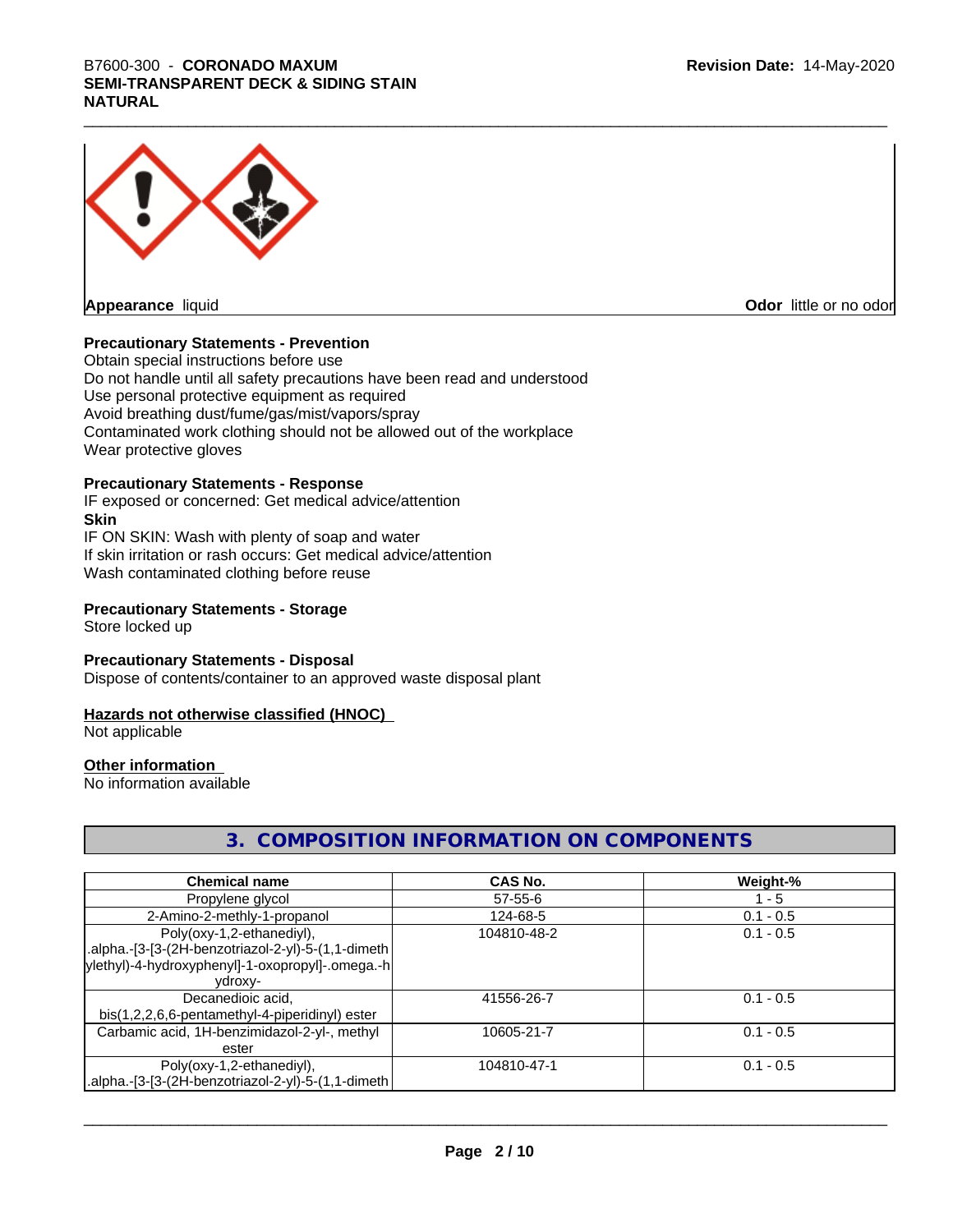| ylethyl)-4-hydroxyphenyl]-1-oxopropyl]-.omega.-[ <br> 3-[3-(2H-benzotriazol-2-yl)-5-(1,1-dimethylethyl)- |            |             |
|----------------------------------------------------------------------------------------------------------|------------|-------------|
| 4-hydroxyphenyl]-1-oxoprop                                                                               |            |             |
| Cobalt neodecanoate                                                                                      | 27253-31-2 | $0.1 - 0.5$ |

|                                                  | 4. FIRST AID MEASURES                                                                                                                                                                                                               |
|--------------------------------------------------|-------------------------------------------------------------------------------------------------------------------------------------------------------------------------------------------------------------------------------------|
| <b>General Advice</b>                            | If symptoms persist, call a physician. Show this safety data sheet to the doctor in<br>attendance.                                                                                                                                  |
| <b>Eye Contact</b>                               | Rinse thoroughly with plenty of water for at least 15 minutes and consult a<br>physician.                                                                                                                                           |
| <b>Skin Contact</b>                              | Wash off immediately with soap and plenty of water while removing all<br>contaminated clothes and shoes. If skin irritation persists, call a physician. Wash<br>clothing before reuse. Destroy contaminated articles such as shoes. |
| <b>Inhalation</b>                                | Move to fresh air. If symptoms persist, call a physician.                                                                                                                                                                           |
| Ingestion                                        | Clean mouth with water and afterwards drink plenty of water. Consult a physician<br>if necessary.                                                                                                                                   |
| <b>Most Important</b><br><b>Symptoms/Effects</b> | May cause allergic skin reaction.                                                                                                                                                                                                   |
| <b>Notes To Physician</b>                        | Treat symptomatically.                                                                                                                                                                                                              |

**5. FIRE-FIGHTING MEASURES**

| <b>Suitable Extinguishing Media</b>                                              | Use extinguishing measures that are appropriate to local<br>circumstances and the surrounding environment.                                   |
|----------------------------------------------------------------------------------|----------------------------------------------------------------------------------------------------------------------------------------------|
| Protective equipment and precautions for firefighters                            | As in any fire, wear self-contained breathing apparatus<br>pressure-demand, MSHA/NIOSH (approved or equivalent)<br>and full protective gear. |
| <b>Specific Hazards Arising From The Chemical</b>                                | Closed containers may rupture if exposed to fire or<br>extreme heat.                                                                         |
| Sensitivity to mechanical impact                                                 | No.                                                                                                                                          |
| Sensitivity to static discharge                                                  | No.                                                                                                                                          |
| <b>Flash Point Data</b><br>Flash point (°F)<br>Flash Point (°C)<br><b>Method</b> | Not applicable<br>Not applicable<br>Not applicable                                                                                           |
| <b>Flammability Limits In Air</b>                                                |                                                                                                                                              |
| Lower flammability limit:                                                        | Not applicable                                                                                                                               |
|                                                                                  |                                                                                                                                              |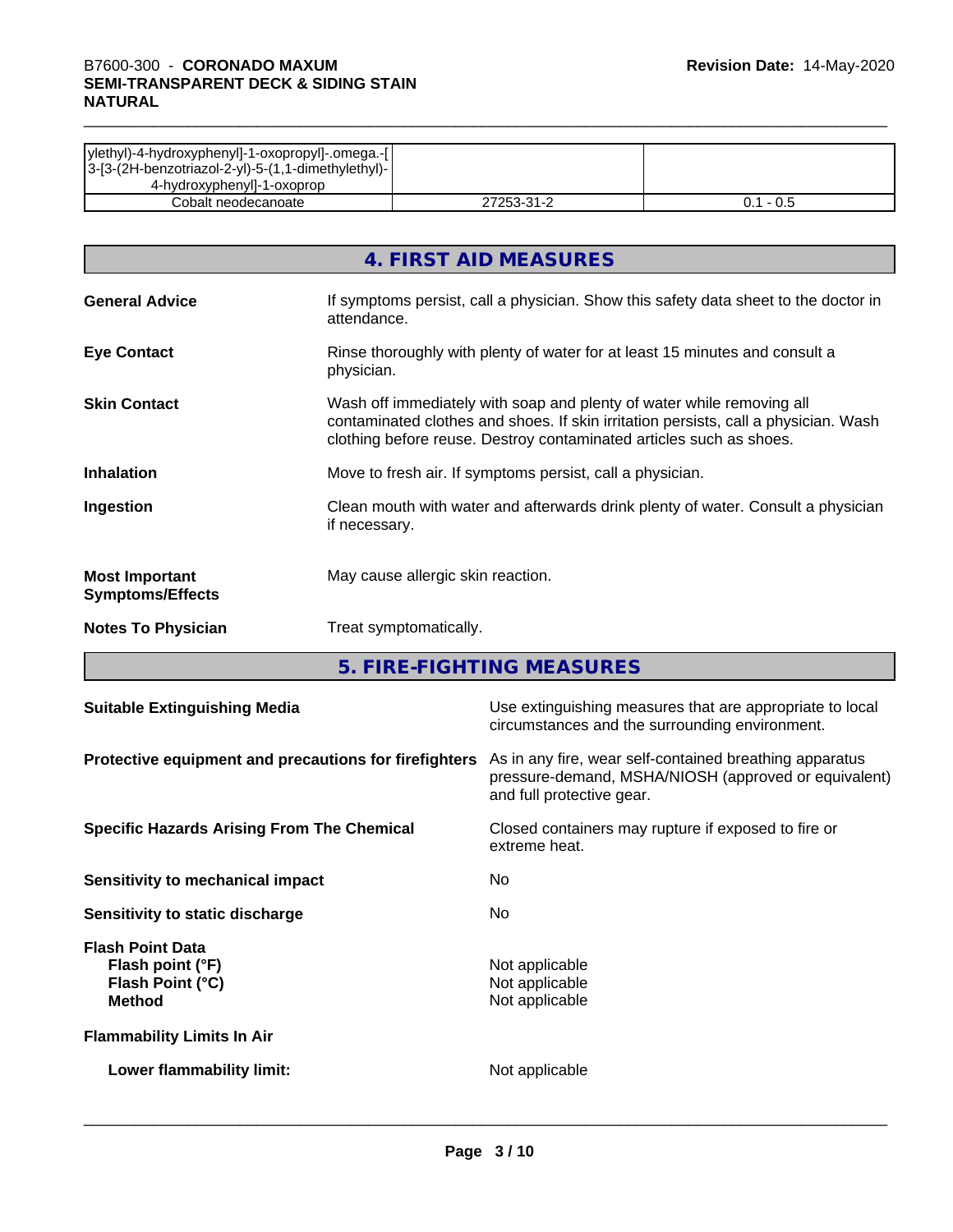|                                         | <b>Upper flammability limit:</b> |                        | Not applicable        |                                |
|-----------------------------------------|----------------------------------|------------------------|-----------------------|--------------------------------|
| <b>NFPA</b>                             | Health: 2                        | <b>Flammability: 0</b> | <b>Instability: 0</b> | <b>Special: Not Applicable</b> |
| <b>NFPA Legend</b><br>0 - Not Hazardous |                                  |                        |                       |                                |

- 
- 1 Slightly
- 2 Moderate
- 3 High
- 4 Severe

*The ratings assigned are only suggested ratings, the contractor/employer has ultimate responsibilities for NFPA ratings where this system is used.*

*Additional information regarding the NFPA rating system is available from the National Fire Protection Agency (NFPA) at www.nfpa.org.*

#### **6. ACCIDENTAL RELEASE MEASURES**

| <b>Personal Precautions</b>      | Avoid contact with skin, eyes and clothing. Ensure adequate ventilation.                                                                                                         |  |  |
|----------------------------------|----------------------------------------------------------------------------------------------------------------------------------------------------------------------------------|--|--|
| <b>Other Information</b>         | Prevent further leakage or spillage if safe to do so.                                                                                                                            |  |  |
| <b>Environmental precautions</b> | See Section 12 for additional Ecological Information.                                                                                                                            |  |  |
| <b>Methods for Cleaning Up</b>   | Soak up with inert absorbent material. Sweep up and shovel into suitable<br>containers for disposal.                                                                             |  |  |
|                                  | 7. HANDLING AND STORAGE                                                                                                                                                          |  |  |
| Handling                         | Avoid contact with skin, eyes and clothing. Avoid breathing vapors, spray mists or<br>sanding dust. In case of insufficient ventilation, wear suitable respiratory<br>equipment. |  |  |
| <b>Storage</b>                   | Keep container tightly closed. Keep out of the reach of children.                                                                                                                |  |  |
| <b>Incompatible Materials</b>    | No information available                                                                                                                                                         |  |  |
|                                  |                                                                                                                                                                                  |  |  |

**8. EXPOSURE CONTROLS/PERSONAL PROTECTION**

#### **Exposure Limits**

*No exposure limits have been established for this product.*

#### **Legend**

**Engineering Measures** Ensure adequate ventilation, especially in confined areas. **Personal Protective Equipment Eye/Face Protection** Safety glasses with side-shields. **Skin Protection** Protective gloves and impervious clothing. **Respiratory Protection** Use only with adequate ventilation. In operations where exposure limits are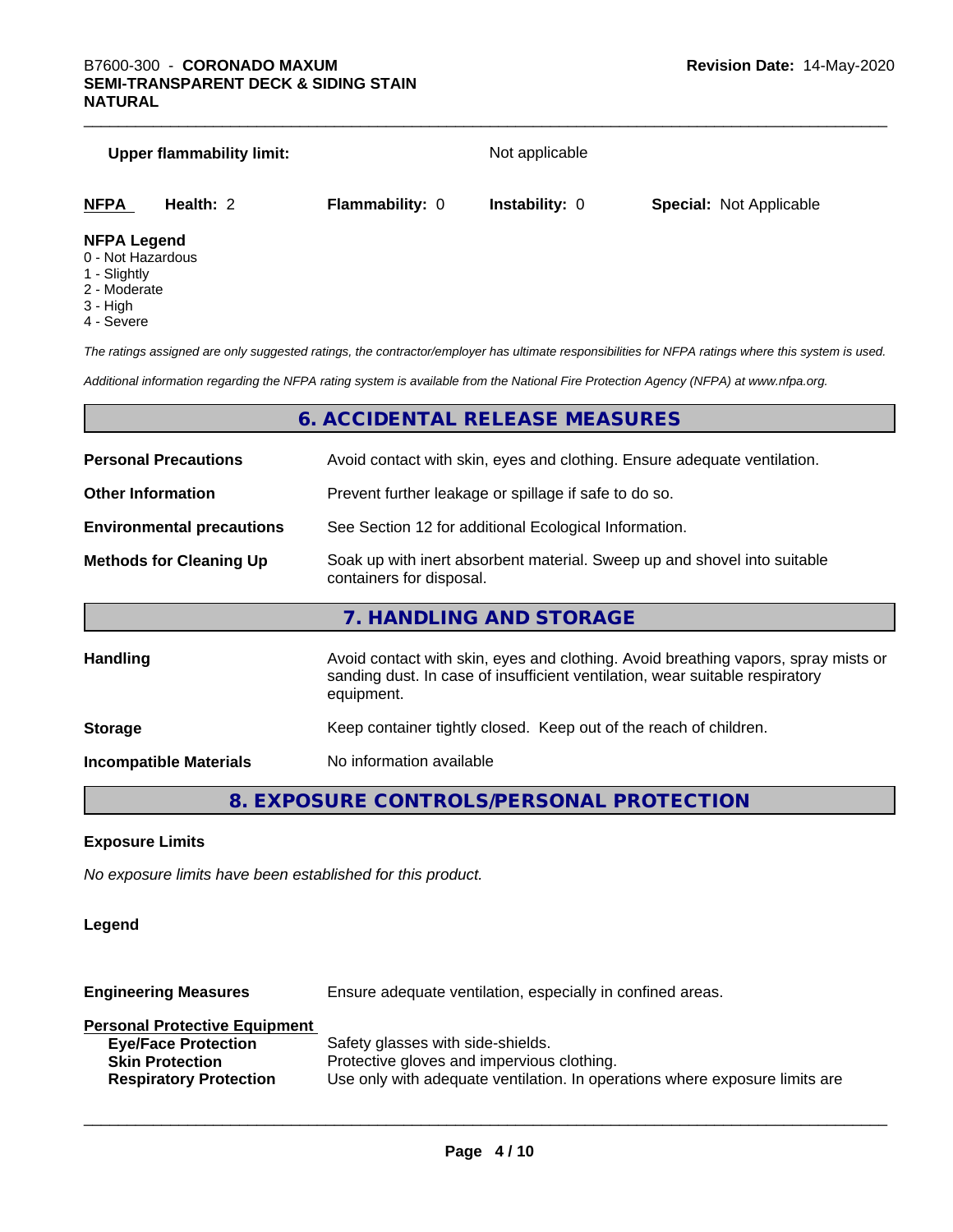exceeded, use a NIOSH approved respirator that has been selected by a technically qualified person for the specific work conditions. When spraying the product or applying in confined areas, wear a NIOSH approved respirator specified for paint spray or organic vapors.

**Hygiene Measures** Avoid contact with skin, eyes and clothing. Remove and wash contaminated clothing before re-use. Wash thoroughly after handling.

#### **9. PHYSICAL AND CHEMICAL PROPERTIES**

**Appearance** liquid **Odor** little or no odor **Odor Threshold No information available No information available Density (Ibs/gal)** 8.55 - 8.65<br> **Specific Gravity** 8.55 - 8.65 **Specific Gravity pH pH**  $\blacksquare$ **Viscosity (cps)** No information available **Solubility(ies)** No information available **Water solubility** No information available **Evaporation Rate No information available No information available Vapor pressure** No information available in the No information available **Vapor density No information available No information available Wt.** % Solids 20 - 30 **Vol. % Solids** 15 - 25 **Wt. % Volatiles** 70 - 80 **Vol. % Volatiles** 75 - 85 **VOC Regulatory Limit (g/L)** <250 **Boiling Point (°F)** 212 **Boiling Point (°C)** 100 **Freezing point (°F)** 32 **Freezing Point (°C)** 0 **Flash point (°F)** Not applicable **Flash Point (°C)** Not applicable **Method** Not applicable **Flammability (solid, gas)** Not applicable **Upper flammability limit:** Not applicable **Lower flammability limit:**<br> **Autoignition Temperature (°F)** Not applicable have not available **Autoignition Temperature (°F) Autoignition Temperature (°C)**<br> **Decomposition Temperature (°F)** No information available **Decomposition Temperature (°F) Decomposition Temperature (°C)**<br> **Partition coefficient**<br> **Partition coefficient**<br> **No** information available

**No information available** 

#### **10. STABILITY AND REACTIVITY**

| <b>Reactivity</b>          |  |
|----------------------------|--|
| <b>Chemical Stability</b>  |  |
| <b>Conditions to avoid</b> |  |

**Not Applicable** 

Stable under normal conditions.

**Prevent from freezing.**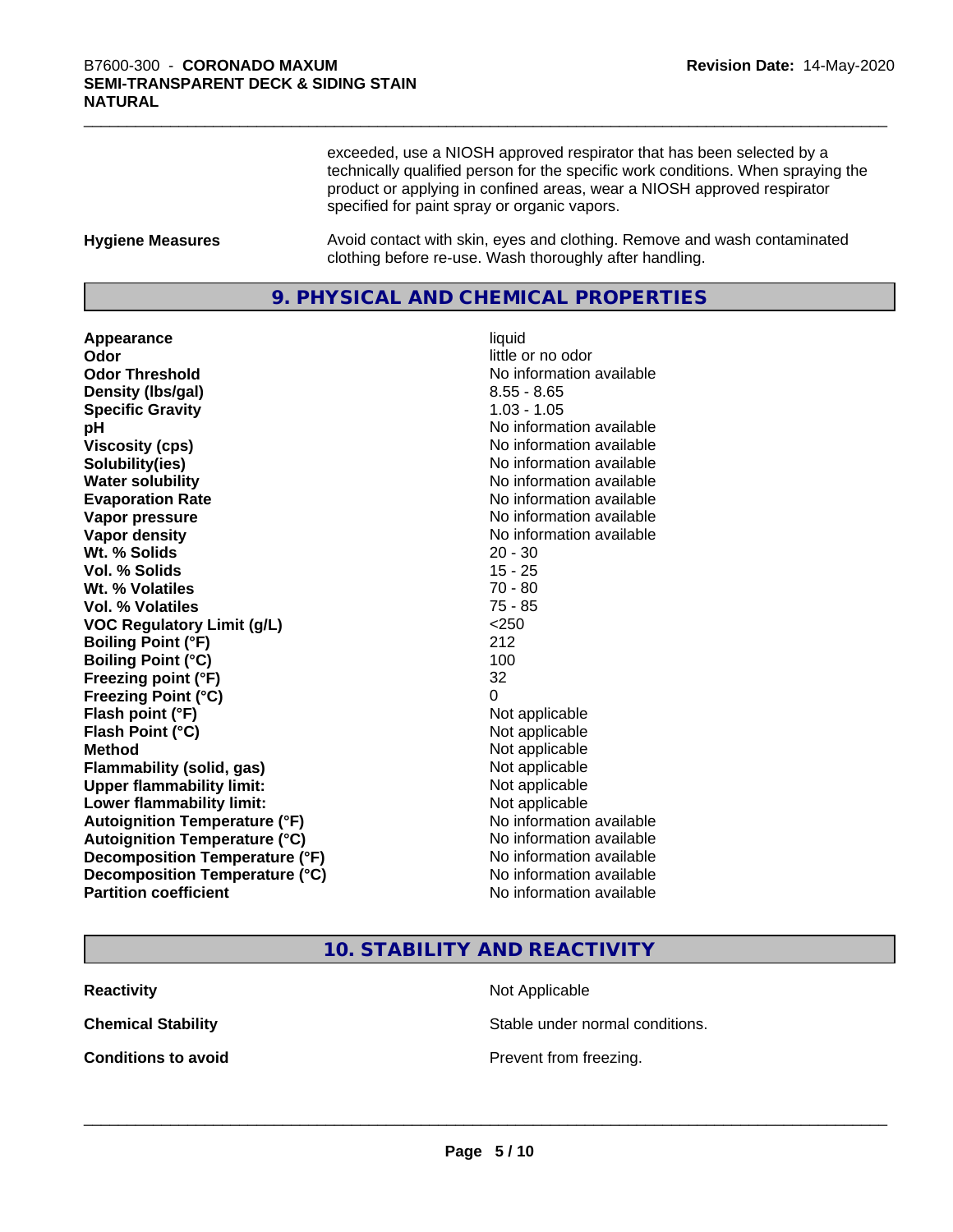| <b>Incompatible Materials</b>                                                                                                                                                        | No materials to be especially mentioned.                                                                                                                                                                                                                                                |
|--------------------------------------------------------------------------------------------------------------------------------------------------------------------------------------|-----------------------------------------------------------------------------------------------------------------------------------------------------------------------------------------------------------------------------------------------------------------------------------------|
| <b>Hazardous Decomposition Products</b>                                                                                                                                              | None under normal use.                                                                                                                                                                                                                                                                  |
| <b>Possibility of hazardous reactions</b>                                                                                                                                            | None under normal conditions of use.                                                                                                                                                                                                                                                    |
|                                                                                                                                                                                      | 11. TOXICOLOGICAL INFORMATION                                                                                                                                                                                                                                                           |
| <b>Product Information</b>                                                                                                                                                           |                                                                                                                                                                                                                                                                                         |
| Information on likely routes of exposure                                                                                                                                             |                                                                                                                                                                                                                                                                                         |
| <b>Principal Routes of Exposure</b>                                                                                                                                                  | Eye contact, skin contact and inhalation.                                                                                                                                                                                                                                               |
| <b>Acute Toxicity</b>                                                                                                                                                                |                                                                                                                                                                                                                                                                                         |
| <b>Product Information</b>                                                                                                                                                           | No information available                                                                                                                                                                                                                                                                |
|                                                                                                                                                                                      | Symptoms related to the physical, chemical and toxicological characteristics                                                                                                                                                                                                            |
| No information available<br><b>Symptoms</b>                                                                                                                                          |                                                                                                                                                                                                                                                                                         |
|                                                                                                                                                                                      | Delayed and immediate effects as well as chronic effects from short and long-term exposure                                                                                                                                                                                              |
| Eye contact<br><b>Skin contact</b>                                                                                                                                                   | May cause slight irritation.<br>Substance may cause slight skin irritation. Prolonged or repeated contact may dry<br>skin and cause irritation.                                                                                                                                         |
| <b>Inhalation</b><br>Ingestion<br><b>Sensitization</b><br><b>Neurological Effects</b><br><b>Mutagenic Effects</b><br><b>Reproductive Effects</b>                                     | May cause irritation of respiratory tract.<br>Ingestion may cause gastrointestinal irritation, nausea, vomiting and diarrhea.<br>May cause an allergic skin reaction<br>No information available.<br>Suspected of causing genetic defects.<br>May damage fertility or the unborn child. |
| <b>Developmental Effects</b><br><b>Target organ effects</b><br><b>STOT - single exposure</b><br><b>STOT - repeated exposure</b><br>Other adverse effects<br><b>Aspiration Hazard</b> | No information available.<br>No information available.<br>No information available.<br>No information available.<br>No information available.<br>No information available                                                                                                               |
| <b>Numerical measures of toxicity</b>                                                                                                                                                |                                                                                                                                                                                                                                                                                         |

**The following values are calculated based on chapter 3.1 of the GHS document**

| ATEmix (oral)          | 689204 mg/kg |
|------------------------|--------------|
| <b>ATEmix (dermal)</b> | 716772 mg/kg |

#### **Component Information**

| Chemical name               | Oral LD50            | Dermal LD50             | Inhalation LC50 |
|-----------------------------|----------------------|-------------------------|-----------------|
| Propylene glycol            | $= 20$ g/kg (Rat)    | = 20800 mg/kg (Rabbit)  |                 |
| $57 - 55 - 6$               |                      |                         |                 |
| 2-Amino-2-methly-1-propanol | $= 2900$ mg/kg (Rat) | $>$ 2000 mg/kg (Rabbit) |                 |
| 124-68-5                    |                      |                         |                 |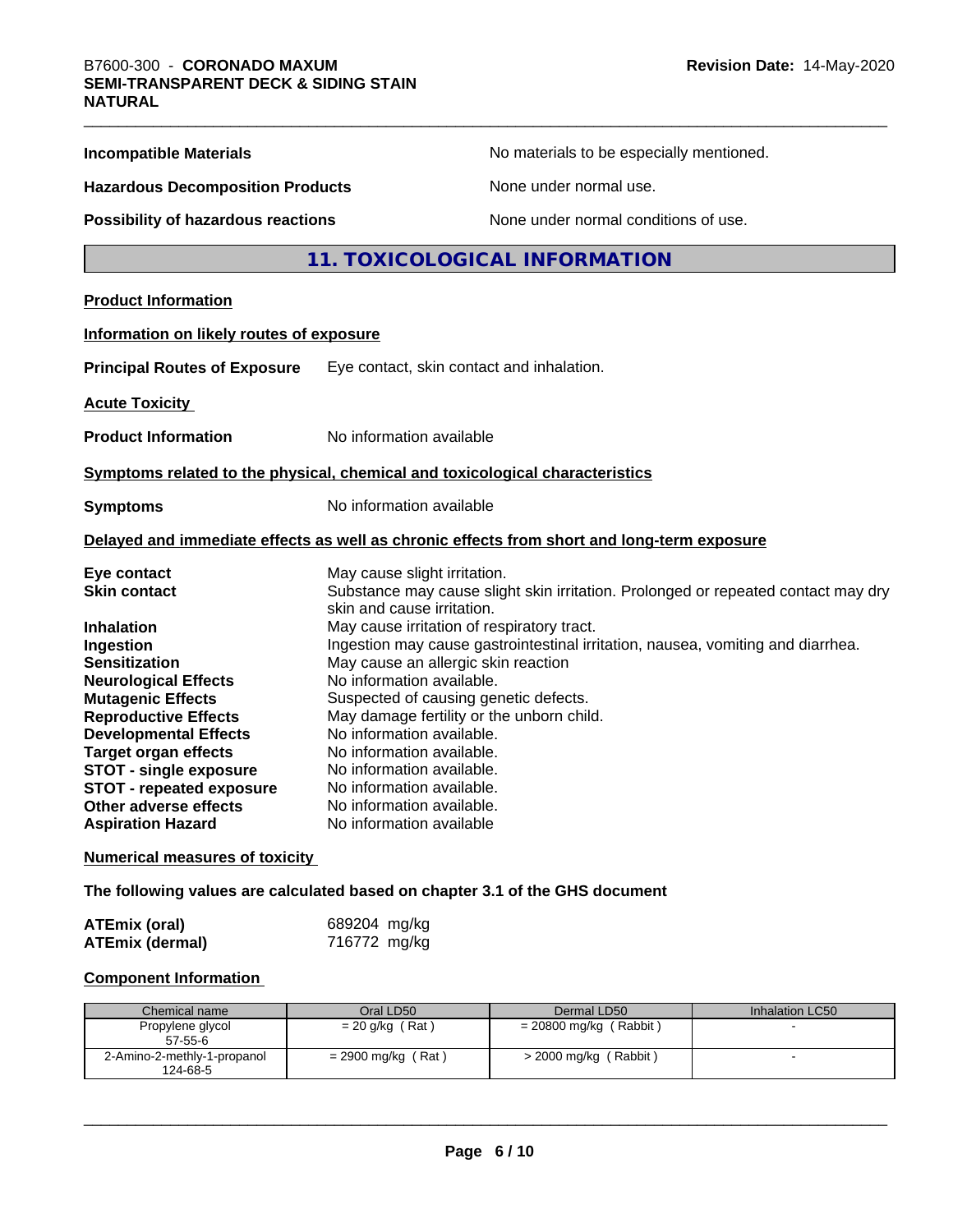# \_\_\_\_\_\_\_\_\_\_\_\_\_\_\_\_\_\_\_\_\_\_\_\_\_\_\_\_\_\_\_\_\_\_\_\_\_\_\_\_\_\_\_\_\_\_\_\_\_\_\_\_\_\_\_\_\_\_\_\_\_\_\_\_\_\_\_\_\_\_\_\_\_\_\_\_\_\_\_\_\_\_\_\_\_\_\_\_\_\_\_\_\_ B7600-300 - **CORONADO MAXUM SEMI-TRANSPARENT DECK & SIDING STAIN NATURAL**

| Decanedioic acid,<br>$\vert$ bis(1,2,2,6,6-pentamethyl-4-piperidi $\vert$<br>nyl) ester<br>41556-26-7 | $= 2615$ mg/kg (Rat)                         |                                                                    |  |
|-------------------------------------------------------------------------------------------------------|----------------------------------------------|--------------------------------------------------------------------|--|
| Carbamic acid,<br>1H-benzimidazol-2-yl-, methyl ester  <br>10605-21-7                                 | $>$ 5050 mg/kg (Rat)<br>$= 6400$ mg/kg (Rat) | $> 10000$ mg/kg (Rabbit) = 2 g/kg (<br>$Rat$ = 8500 mg/kg (Rabbit) |  |
| Cobalt neodecanoate<br>27253-31-2                                                                     |                                              | 2500 mg/kg                                                         |  |

#### **Chronic Toxicity**

#### **Carcinogenicity**

*The information below indicateswhether each agency has listed any ingredient as a carcinogen:.*

| <b>Chemical name</b> | <b>IARC</b>                              | <b>NTP</b>                                    | <b>OSHA</b> |
|----------------------|------------------------------------------|-----------------------------------------------|-------------|
| Cobalt neodecanoate  | $2B -$<br>- Possible Human<br>Carcinogen | Reasonably<br>Anticipated Human<br>Carcinogen | Listed      |

• Cobalt and cobalt compounds are listed as possible human carcinogens by IARC (2B). However, there is inadequate evidence of the carcinogenicity of cobalt and cobalt compounds in humans.

#### **Legend**

IARC - International Agency for Research on Cancer NTP - National Toxicity Program OSHA - Occupational Safety & Health Administration

**12. ECOLOGICAL INFORMATION**

## **Ecotoxicity Effects**

The environmental impact of this product has not been fully investigated.

#### **Product Information**

#### **Acute Toxicity to Fish**

No information available

#### **Acute Toxicity to Aquatic Invertebrates**

No information available

#### **Acute Toxicity to Aquatic Plants**

No information available

#### **Persistence / Degradability**

No information available.

#### **Bioaccumulation**

There is no data for this product.

#### **Mobility in Environmental Media**

No information available.

#### **Ozone**

No information available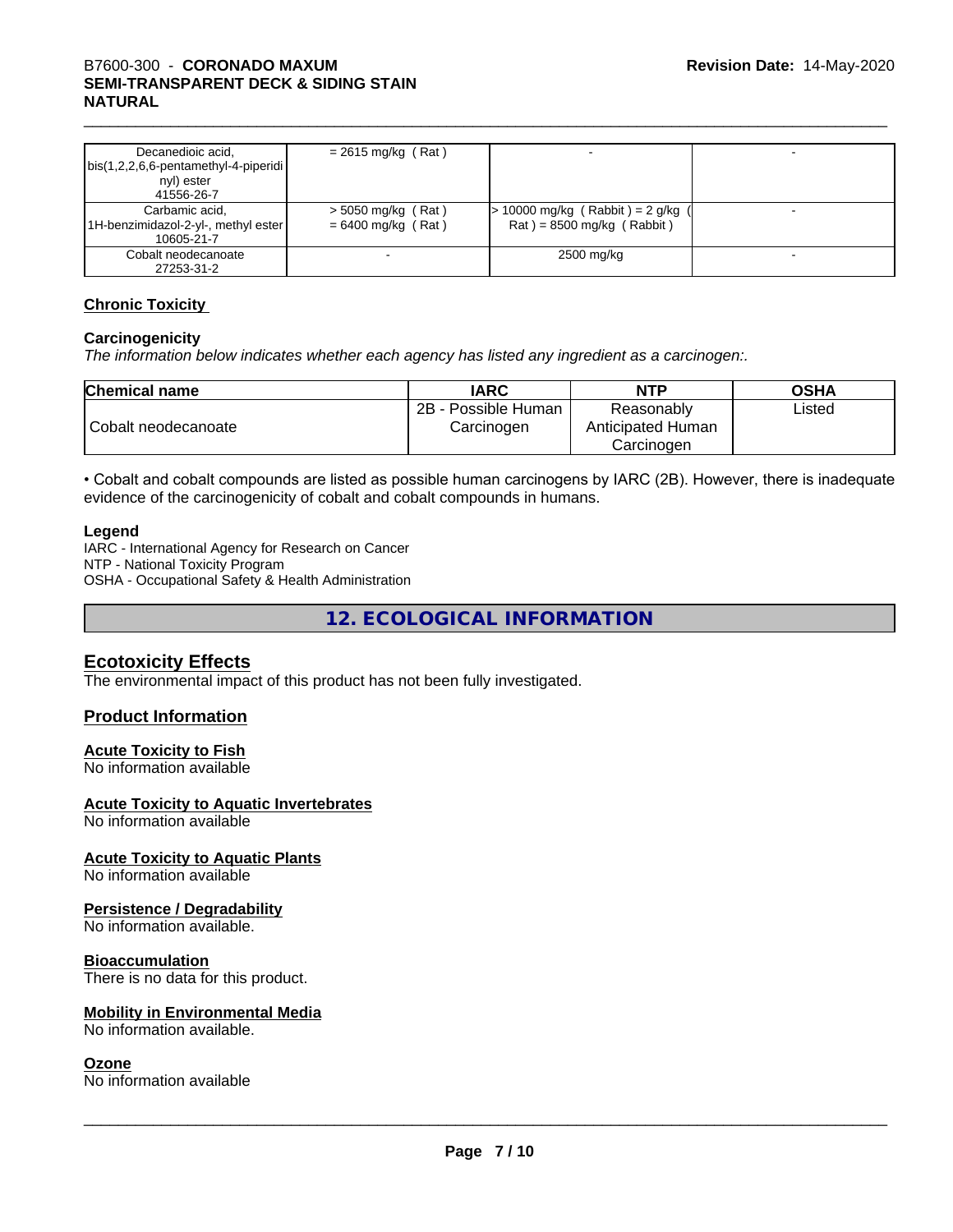#### **Component Information**

#### **Acute Toxicity to Fish**

Propylene glycol LC50: 710 mg/L (Fathead Minnow - 96 hr.) Carbamic acid, 1H-benzimidazol-2-yl-, methyl ester LC50: 1.5 mg/L (Rainbow Trout - 96 hr.)

#### **Acute Toxicity to Aquatic Invertebrates**

Propylene glycol EC50: > 10000 mg/L (Daphnia magna - 24 hr.) Carbamic acid, 1H-benzimidazol-2-yl-, methyl ester LC50: 0.22 mg/L (water flea - 48 hr.)

#### **Acute Toxicity to Aquatic Plants**

No information available

|                                                                                                             | 13. DISPOSAL CONSIDERATIONS                                                                                                                                                                                               |
|-------------------------------------------------------------------------------------------------------------|---------------------------------------------------------------------------------------------------------------------------------------------------------------------------------------------------------------------------|
| <b>Waste Disposal Method</b>                                                                                | Dispose of in accordance with federal, state, and local regulations. Local<br>requirements may vary, consult your sanitation department or state-designated<br>environmental protection agency for more disposal options. |
|                                                                                                             | <b>14. TRANSPORT INFORMATION</b>                                                                                                                                                                                          |
| <b>DOT</b>                                                                                                  | Not regulated                                                                                                                                                                                                             |
| <b>ICAO / IATA</b>                                                                                          | Not regulated                                                                                                                                                                                                             |
| <b>IMDG / IMO</b>                                                                                           | Not regulated                                                                                                                                                                                                             |
|                                                                                                             | <b>15. REGULATORY INFORMATION</b>                                                                                                                                                                                         |
| <b>International Inventories</b>                                                                            |                                                                                                                                                                                                                           |
| <b>TSCA: United States</b><br><b>DSL: Canada</b>                                                            | Yes - All components are listed or exempt.<br>Yes - All components are listed or exempt.                                                                                                                                  |
| <b>Federal Regulations</b>                                                                                  |                                                                                                                                                                                                                           |
| <b>SARA 311/312 hazardous categorization</b><br>Acute health hazard<br>Chronic Health Hazard<br>Fire hazard | Yes<br>Yes<br>No.                                                                                                                                                                                                         |
| Sudden release of pressure hazard                                                                           | No.                                                                                                                                                                                                                       |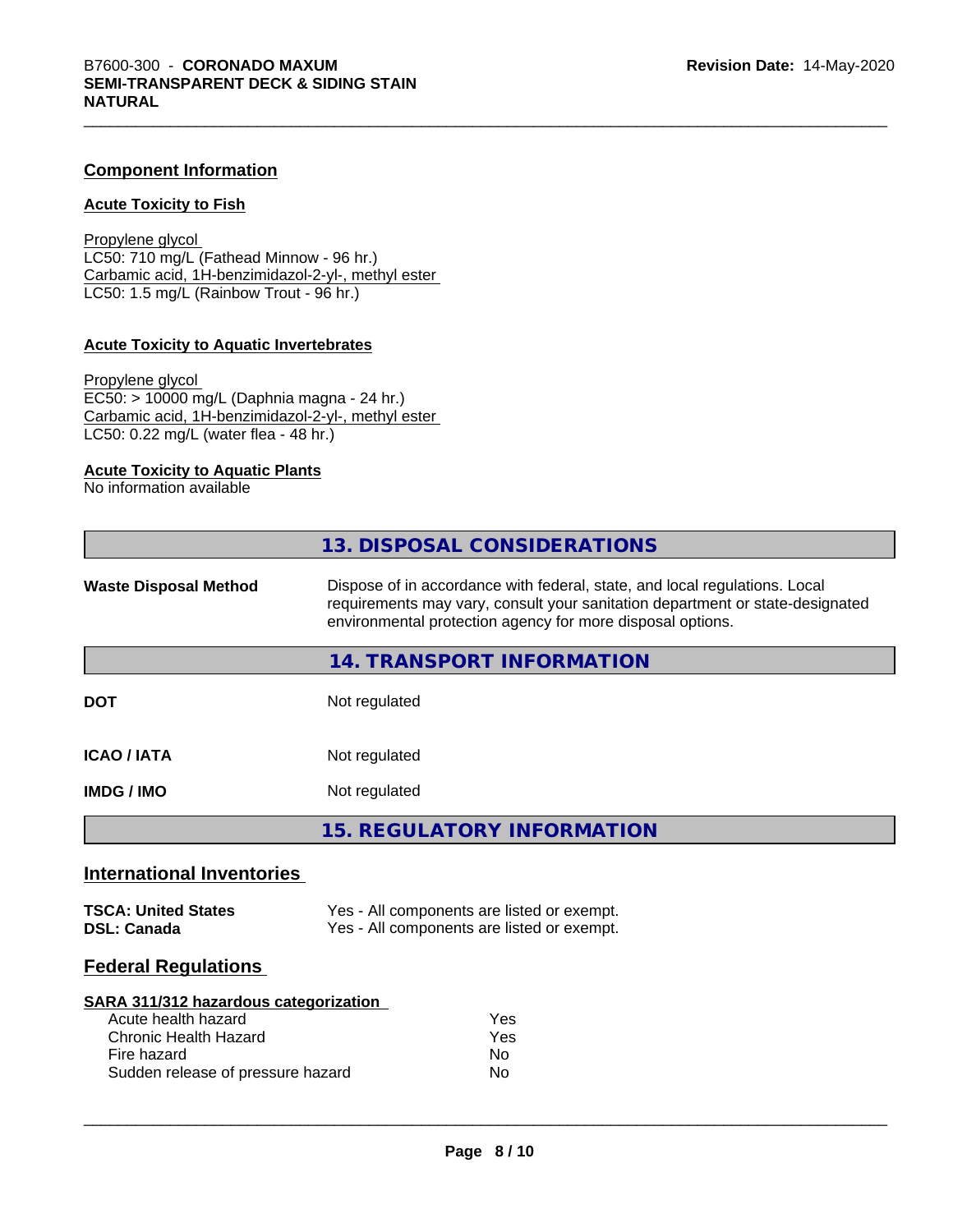Reactive Hazard No

#### **SARA 313**

Section 313 of Title III of the Superfund Amendments and Reauthorization Act of 1986 (SARA). This product contains a chemical or chemicals which are subject to the reporting requirements of the Act and Title 40 of the Code of Federal Regulations, Part 372:

*None*

#### **Clean Air Act,Section 112 Hazardous Air Pollutants (HAPs) (see 40 CFR 61)**

This product contains the following HAPs:

| <b>Chemical name</b> | CAS No.    | Weight-%     | <b>Hazardous Air Pollutant</b> |
|----------------------|------------|--------------|--------------------------------|
|                      |            |              | (HAP)                          |
| Cobalt neodecanoate  | 27253-31-2 | - 0.5<br>0.1 | Listed                         |

#### **US State Regulations**

#### **California Proposition 65**

**WARNING:** Cancer and Reproductive Harm– www.P65warnings.ca.gov

#### **State Right-to-Know**

| <b>Chemical name</b>                  | <b>Massachusetts</b> | <b>New Jersey</b> | Pennsylvania |
|---------------------------------------|----------------------|-------------------|--------------|
| Propylene glycol                      |                      |                   |              |
| Carbamic acid, 1H-benzimidazol-2-yl-, |                      |                   |              |
| methyl ester                          |                      |                   |              |
| Cobalt neodecanoate                   |                      |                   |              |

#### **Legend**

X - Listed

**16. OTHER INFORMATION**

**HMIS** - **Health:** 2\* **Flammability:** 0 **Reactivity:** 0 **PPE:** -

- **HMIS Legend**
- 0 Minimal Hazard
- 1 Slight Hazard
- 2 Moderate Hazard
- 3 Serious Hazard
- 4 Severe Hazard
- \* Chronic Hazard

X - Consult your supervisor or S.O.P. for "Special" handling instructions.

*Note: The PPE rating has intentionally been left blank. Choose appropriate PPE that will protect employees from the hazards the material will present under the actual normal conditions of use.*